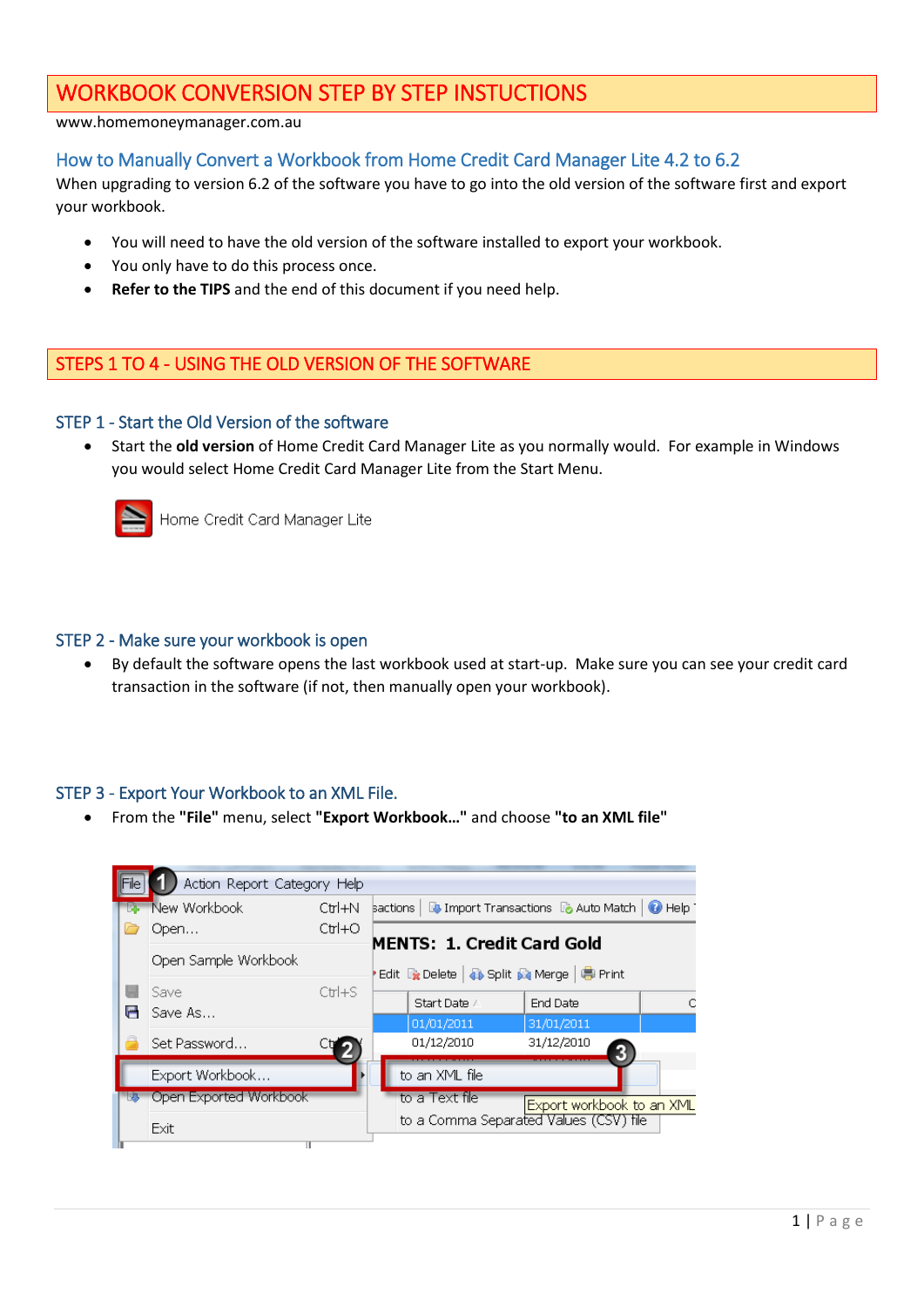### STEP 4 - Choose a filename and location for the export

- Choose a folder to place the workbook in (e.g. "D:\temp\workbook")
- Give the workbook a name (e.g. "myworkbook.hxml")
- Click on "Export Workbook" to create the export file.

| <b>Export Workbook</b>           |                              |                                                          |                         |                          |                           | $\mathbf x$ |
|----------------------------------|------------------------------|----------------------------------------------------------|-------------------------|--------------------------|---------------------------|-------------|
| Look in:                         | workbook                     |                                                          |                         |                          | <b>DEE</b>                |             |
| $\frac{1}{2}$<br>Recent<br>Items |                              |                                                          |                         |                          |                           |             |
| ٠<br>Desktop                     |                              |                                                          |                         |                          |                           |             |
| 目に<br>My<br>Documents            |                              |                                                          |                         |                          |                           |             |
| Computer                         |                              |                                                          | $\overline{\mathbf{2}}$ |                          |                           | $\bf{3}$    |
| T.<br>Network                    | File name:<br>Files of type: | myworkbook.hxml<br>Import/Export Workbook Files (*.hxml) |                         | $\overline{\phantom{a}}$ | Export Workbook<br>Cancel |             |
|                                  |                              |                                                          |                         |                          |                           |             |

# STEPS 5 TO 9 - USING THE NEW VERSION OF THE SOFTWARE

### STEP 5 - Start the New Version of the software

 Start the **new version** of Home Credit Card Manager Lite. For example in Windows you would select Home Credit Card Manager Lite 6.2 from the Start Menu. NOTE: The new version will include a version number (e.g. 4.2) in the name.



Home Credit Card Manager Lite 6.2

#### STEP 6 - Import your Exported Workbook

From the **"File"** menu, select **"Open Export Workbook"**.

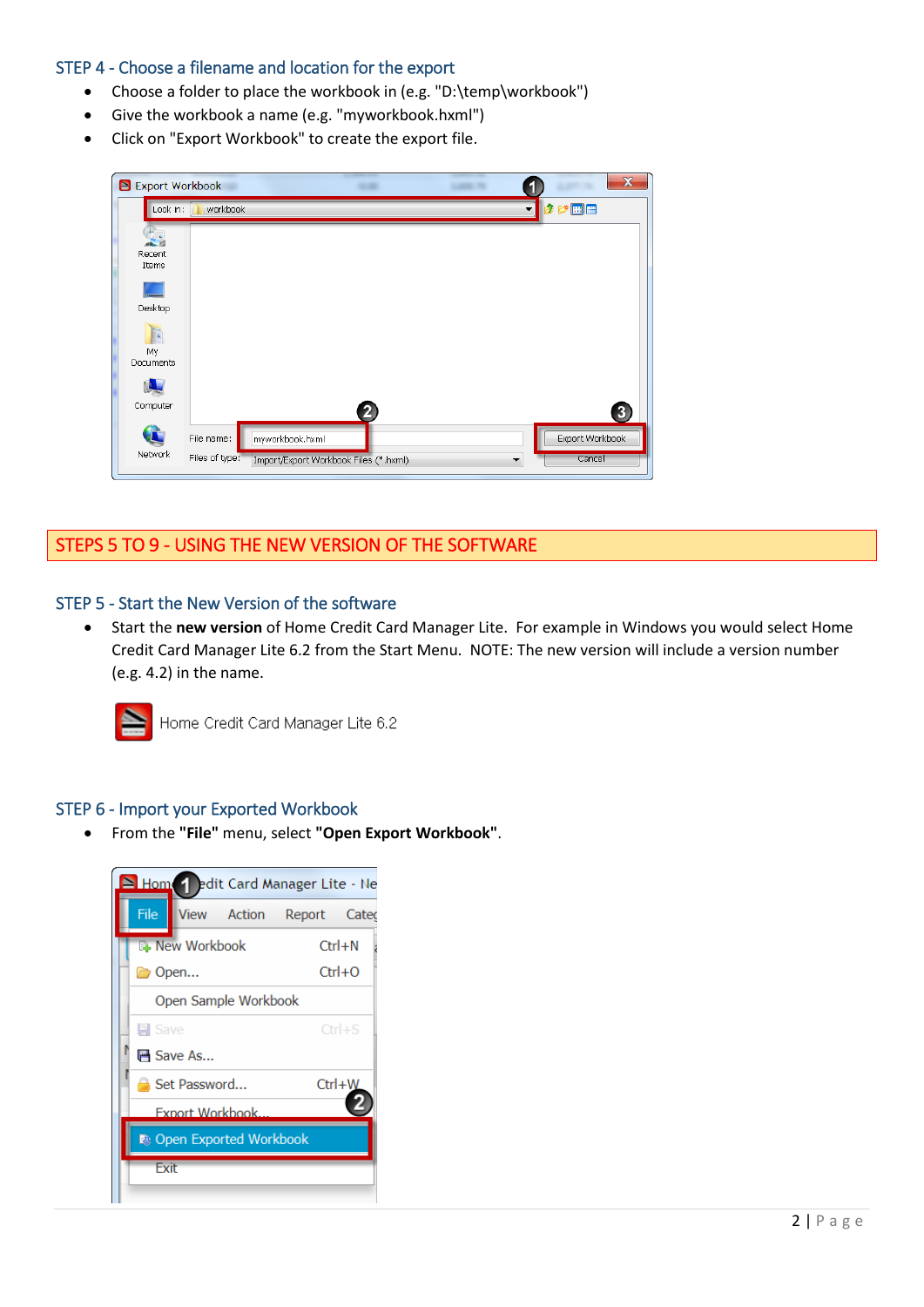### STEP 7 - Select the location and filename

- Find the exported file you created in STEP 4 above.
- Choose the folder location
- Click on the file
- Click on the "Open" button

| $\triangle$ Open    |                                          | 1                           |                          | $\mathbf{x}$              |
|---------------------|------------------------------------------|-----------------------------|--------------------------|---------------------------|
|                     | ▶ Computer ▶ Data (D:) ▶ temp ▶ workbook |                             | $-14$                    | م<br>Search workbook      |
| Organize v          | New folder                               |                             |                          | 88 ▼<br>ℯ<br>п            |
| ▲                   | ∽<br>2<br>Name                           | Date modified               | Type                     | Size                      |
|                     | myworkbook.hxml                          | 9/12/2017 8:02 AM HXML File |                          | 478 KB                    |
| $\frac{1}{L}$       |                                          |                             |                          |                           |
| $\mathsf S$         |                                          |                             |                          |                           |
| l. t                |                                          |                             |                          |                           |
| ן<br>ג              |                                          |                             |                          |                           |
| $\mathbf{L} \equiv$ |                                          |                             |                          |                           |
|                     |                                          |                             |                          |                           |
|                     | File name: myworkbook.hxml               |                             | $\overline{\phantom{a}}$ | Import/Export Xkbook File |
|                     |                                          |                             | Open                     | Cancel                    |
|                     |                                          |                             |                          | $\mathbb{H}$              |

### STEP 8 - You should see the Workbook Converted message

- If everything worked OK you should see the "Workbook Converted" message.
- Your credit card details should be visible in the software.



#### STEP 9 - Save Your Workbook

- The final step is to save your wokbook to a folder where you keep your other personal files. This workbook will then be loaded each time you start the software.
- From the **"File"** menu, choose **"Save As…"**
- Select the location to store your workbook
- Enter a filename
- click on Save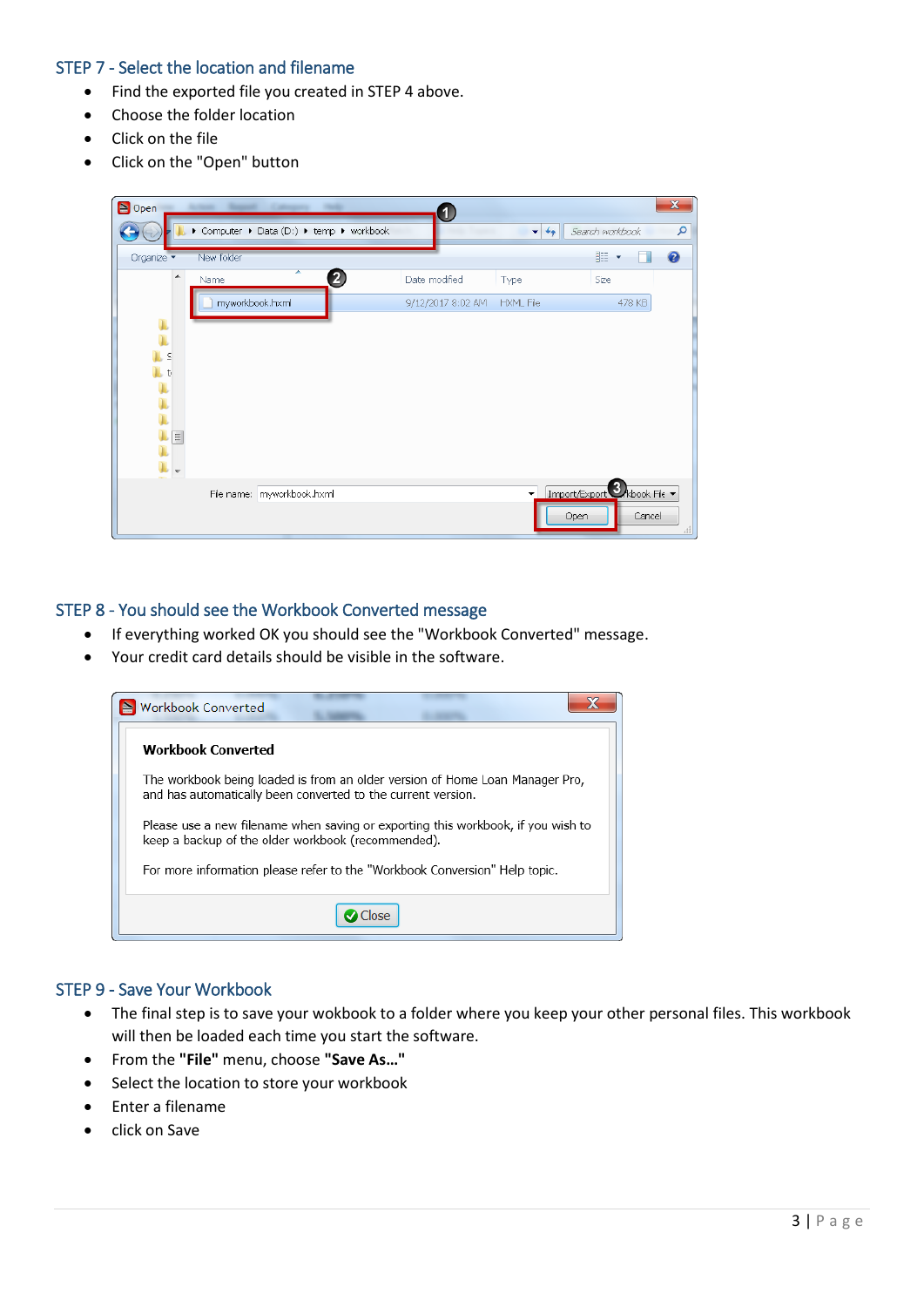#### TIP 1 - How Can I tell if I am running the OLD Version or NEW Version of the Software?

When the software is running, from the **"Help"** menu select **"About"**.



The screen displayed contains the version number (e.g. Build 4.2.150310 is version 4.2)



#### TIP 2 - Make sure you use the Export type of "an XML file"

- When exporting your workbook from the old version of the software make sure you choose **"an XML file"**.
- The options **"to a Text file"** and **"to a Comma Separated Values (CSV) file"** won't work.
- $\bullet$